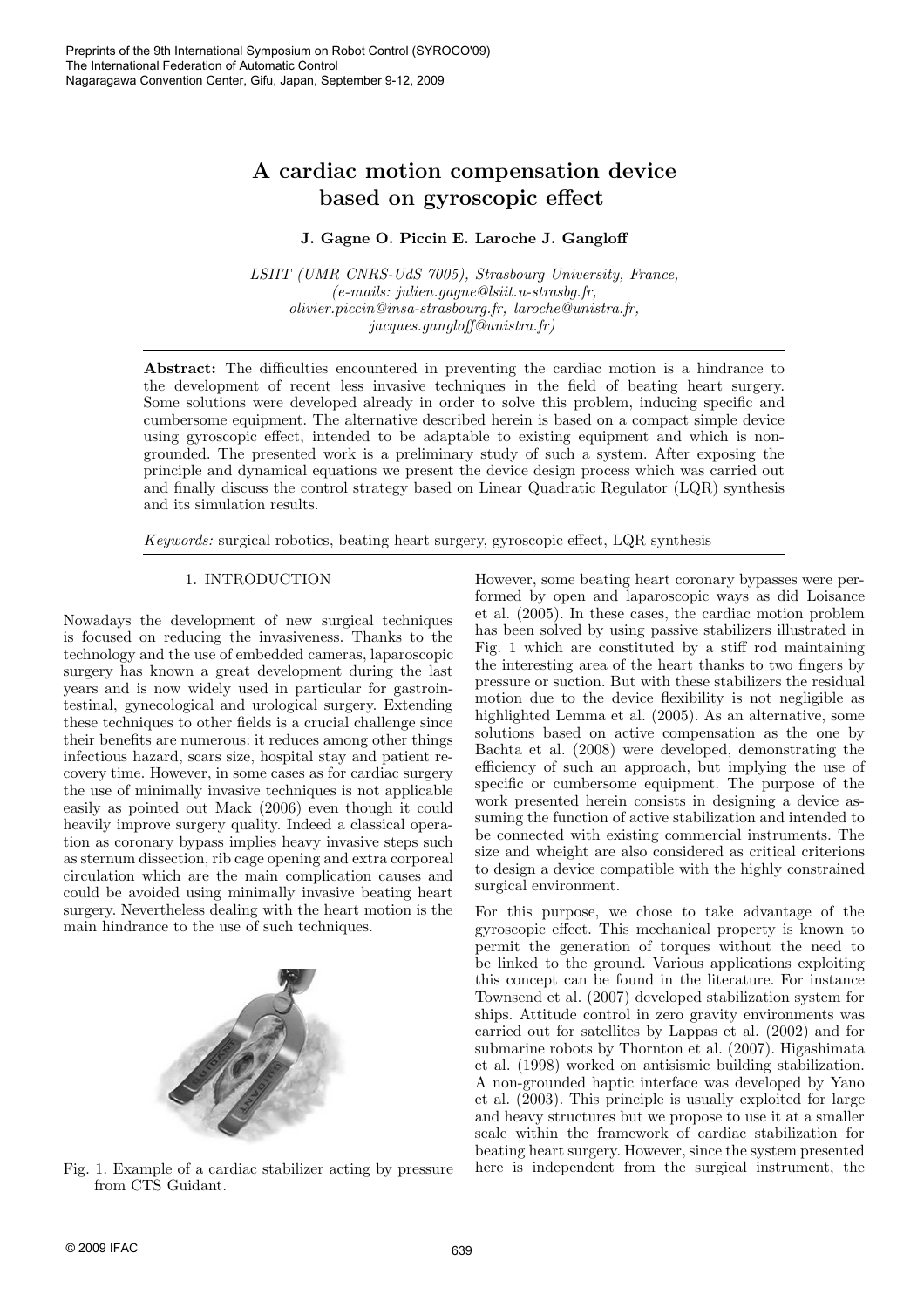concept can be extended to other applications needing structural stabilization in similar frequency domain.

The work presented in this paper is a preliminary study concerning such a system. First we explain the principle and equations then the mechanical design of the device which was carried out and finally the control aspects and simulations.

# 2. PRINCIPLE AND THEORY

The rigid-body model of the gyroscopic compensation system depicted in Fig. 2 is composed of an inertia wheel  $\overline{4}$  rotating at a constant high speed thanks to a first actuator. It constitutes the gyroscope. This wheel is attached to a gimbal  $\circled{3}$  which rotation can be controlled with a second actuator. The whole system is attached to the rod of the passive stabilizer  $(2)$ . The passive stabilizer is connected to the ground by a massless part  $(1)$  using two revolute joints. Thus, the resulting system is composed of four links serially assembled with four revolute joints.



Fig. 2. System description in its reference configuration.

The geometry of the mechanism can be described using the method of successive screw displacements defined by Tsai (1999).  $\mathcal{F}_0 = (O_0, x_0, y_0, z_0)$  denotes the base frame with respect to which the displacements are measured. The configuration shown in Fig. 2 corresponds to the system reference position. The  $i$ -th joint axis of the mechanism is defined by the couple  $(s_i, s_{\mathbf{O}_i})$  where  $s_i$  is the unit vector of the axis and  $s_{\textbf{O}_i} = \textbf{O}_0 \textbf{O}_i$  defines the position of a point  $O_i$  of the axis. Table 1 and Fig. 2 provide the joint axis definition of the mechanism. The flexibilities of the stabilizer are modeled by two torsional springs and dampers of coefficient  $k$  and  $f$  mounted on the two first revolute joints.

Table 1. Joint axis definition for the reference configuration of Fig. 2.

|  | $s_i$ in $\mathcal{F}_0$              | $s_{O_i}$ in $\mathcal{F}_0$                  |
|--|---------------------------------------|-----------------------------------------------|
|  | $i=1$ [1 0 0] <sup>T</sup>            | $[0\ 0\ 0]^T$                                 |
|  | $\overline{1=2}$ [0 1 0] <sup>T</sup> | $[0\ 0\ 0]^T$                                 |
|  | $i=3$ [0 0 1] <sup>T</sup> [0         | $-l_B$ $l_A$ ] <sup>T</sup>                   |
|  |                                       | $i=4$ [0 1 0] <sup>T</sup> [0 - $l_B$ $l_A$ ] |

The four revolute joints are parameterized with the angles  $q_i$  whose sine and cosine are abbreviated as  $s_i$  and  $c_i$ .

In operating conditions, the angles  $q_1$  and  $q_2$  are supposed to be small and the rotor spins at a constant high speed  $\dot{q}_4 = \Omega$ . The gimbal mass as well as the gyroscope moments of inertia other than the one with respect to its revolution axis are neglected. The effects of gravity are also assumed to be negligible.

We introduce the following parameters for the system modeling. The total length of the stabilizer is  $L$  and its distal-end point is  $P. J_2$  denotes its moment of inertia with respect to the axes  $(O_0, s_1)$  and  $(O_0, s_2)$ . The mass of the gyroscope is  $m_4$  and its moment of inertia with respect to its revolution axis  $(B, s_4)$  is  $B_4$ . The forces  $F_x$ and  $F_y$  denote the projections in the base frame  $\mathcal{F}_0$  of the cardiac force applied at point  $P$ .  $T_{23}$  and  $T_{34}$  represent respectively the torques applied by the motors on the gimbal and the rotor. The following Lagrange equations were calculated, linearized around the position  $(q_1, q_2)$  = (0, 0) and simplified using the previous assumptions.

$$
\mathcal{L}_{q_1}: [J_2 + m_4 \left(l_A^2 + l_B^2\right) + B_4 s_3^2] \ddot{q}_1 - B_4 c_3 s_3 \ddot{q}_2 + 2B_4 c_3 s_3 \dot{q}_1 \dot{q}_3 + B_4 \left(s_3^2 - c_3^2\right) \dot{q}_2 \dot{q}_3 \tag{1}
$$

$$
-B_4c_3\dot{q}_3\Omega = -F_yL - kq_1 - f\dot{q}_1
$$
  

$$
\mathcal{L}_{q_2} : -B_4c_3s_3\ddot{q}_1 + \left(J_2 + m_4l_A^2 + B_4c_3^2\right)\ddot{q}_2
$$

$$
+B_4 \left(s_3^2 - c_3^2\right) \dot{q}_1 \dot{q}_3 - 2B_4 c_3 s_3 \dot{q}_2 \dot{q}_3 -B_4 s_3 \dot{q}_3 \Omega = F_x L - k q_2 - f \dot{q}_2
$$
\n(2)

$$
\mathcal{L}_{q_3}: B_4 (c_3 \dot{q}_1 + s_3 \dot{q}_2) \Omega = T_{23} \tag{3}
$$

$$
\mathcal{L}_{q_4}: -B_4 \left( s_3 \ddot{q}_1 - c_3 \ddot{q}_2 + c_3 \dot{q}_1 \dot{q}_3 + s_3 \dot{q}_2 \dot{q}_3 \right) = T_{34} \qquad (4)
$$

By construction, some of the inertial effects of the gyroscope are negligible compared with some other terms in equations (1) to (4). For instance, the terms  $B_4s_3^2\ddot{q}_1$ ,  $-B_4c_3s_3\ddot{q}_2$ ,  $2B_4c_3s_3\dot{q}_1\dot{q}_3$  and  $B_4(s_3^2-c_3^2)\dot{q}_2\dot{q}_3$  appear to be negligible in equation (1). Analogously, the governing equations of the system can be simplified as following:

$$
\mathcal{L}_{q_1} : [J_2 + m_4 \left(l_A^2 + l_B^2\right)] \ddot{q}_1 + f \dot{q}_1 + k q_1 \n= c_3 T_G - F_y L
$$
\n(5)

$$
\mathcal{L}_{q_2} : (J_2 + m_4 l_A^2) \ddot{q}_2 + f \dot{q}_2 + k q_2 = s_3 T_G + F_x L \qquad (6)
$$
  
with  $T_G = B_4 \dot{q}_3 \Omega$ .

The gyroscopic torque  $T_G$  is proportional to the gimbal speed, the gyroscope speed and its moment of inertia. So it is possible to control the gimbal speed so that it induces the appropriate torque required to compensate for heart motion in real time.

#### 3. SYSTEM DESIGN

#### *3.1 Device description*

In the designed compensation system, the passive stabilizer is modeled as a 10 mm-diameter and 300 mm-long steel rod which corresponds to commercial instruments in terms of size and rigidity.

In order to identify the forces that the stabilization system should compensate for, *in vivo* experiments were conducted by Bachta et al. (2008) on an anesthetized swine. Measurements of the forces exerted at the distal-end of a passive stabilizer by the beating heart are reported in Fig. 3. These data reveal that the force and displacement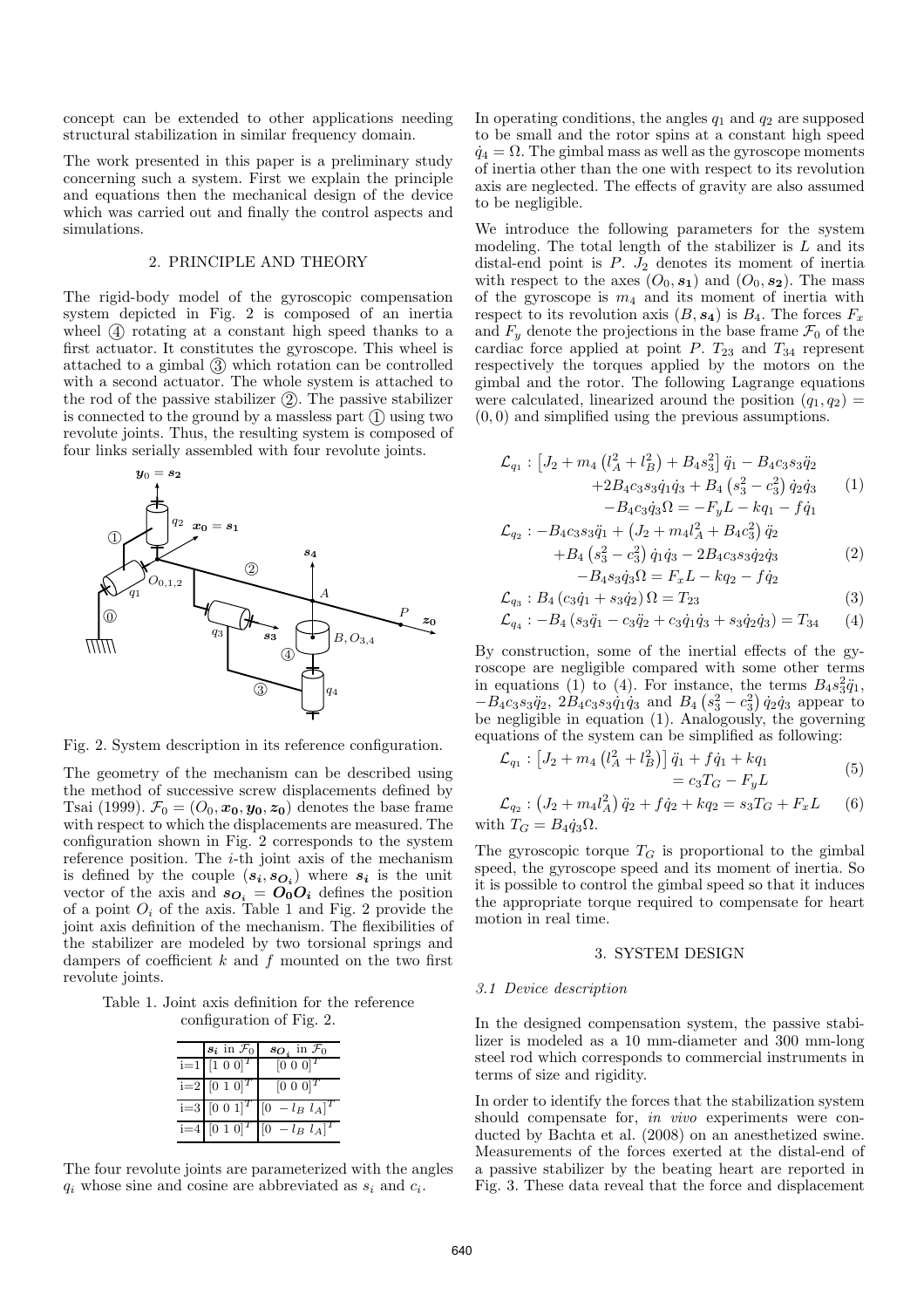are prominent along the  $y_0$  direction. So we propose to compensate for cardiac effect on the stabilizer along this direction. Note that the forces compensated for using gyroscopic effect vary in the range  $0 - 3.5$  N. Concerning frequencies they are mainly composed of a constant value which corresponds to the initial constraint, heart beating frequency (about 1.5 Hz) and its harmonics and breathing frequency (about 0.25 Hz) and its harmonics.



Fig. 3. Heart action along  $x_0$  (dashed) and  $y_0$  (plain).

Since we want to design a compact and light device with a high gyroscopic effect and considering the equation of the gyroscopic torque, we chose to maximize the gyroscope spin rate in order to avoid the use of a high inertia and powerful motors. In addition the gimbal speed should not be too high in order to keep the system close to its reference position and thus avoid a deviation of the gyroscopic torque. Another important constraint on the design is to provide a motion compensation device compatible with existing passive stabilizer. A CAD view of the designed system complying with the foregoing requirements is presented in Fig. 4.



Fig. 4. System CAD overview.

Most of system parts are made of aluminum to improve the lightness except the gyroscope which is made of steel to increase its inertia. The gyroscope is guided on the gimbal thanks to two bearings. The gimbal is composed of two parts and permits to attach the gyroscope motor and protection casings. It is guided on the system ground part by the gimbal motor on one side and a bearing on the other side. This ground part permits also to attach the accelerometer on it and the whole system on the stabilizer.

Static finite element analysis was carried out to validate the proposed design. Each component was successfully analyzed using a worst case scenario. The modal analysis of the whole assembly was also used to confirm the absence of resonant frequencies within the range of operating conditions.

Concerning the control of the gyroscopic device, various sensing solutions are possibly usable: force, position, speed or acceleration sensors, camera. However we chose to use

an accelerometer because such a sensor can be easily embedded on the system. Moreover, since its reference is inertial, it does not need any external component linked to the ground as a reference unlike camera, position and speed measurements. It does not require either stabilizer modifications to allow force sensing. And finally, the acceleration measurement is directly linked to the force we wish to compensate for.

Finally the designed system is 130 mm long and wheights 390 g including actuators and sensor. Thus the compactness is clearly improved compared to previous solutions and the device is easily integrable in surgical environment, without inconvenience for the surgeon.

#### *3.2 Influence of system location*

The model described in section 2 is a pseudo-rigid-body model which provides a simplified method of analyzing the actual deflection of the stabilizer as explained in Howell (2001). The springs and dampers located at the joints  $q_1$ and  $q_2$  are chosen to have an equivalent force-deflection behaviour. In this case, the gyroscopic torque  $T_0$  needed to compensate for cardiac force is independent from the gyroscope position along the stabilizer and  $T_0 = -F_yL$ .



(b) Case II: torque applied on two points (taking account of the gyroscopic system length).

#### Fig. 5. Continuous beam deformation models.

However, to better account for the actual deflection, we can model the passive stabilizer as a cantilever beam loaded with the force  $F_y$  at the distal end point and the torque  $T_0$  applied at a distance  $l_A$  from the fixed end as depicted in Fig. 5(a). If the gyroscope length is  $l_G$ , the gyroscopic torque  $T_0$  is no longer applied at one point. The resulting model is presented in Fig. 5(b). The deflection and slope of the beam along z are calculated from the linear elastic deformations expressions:

$$
\begin{cases}\nd\theta = \frac{M}{EI}dx \\
dy = \theta dx\n\end{cases}
$$
\n
$$
\begin{cases}\n\theta(z) = \frac{1}{EI} \int_0^z M(u)du \\
y(z) = \frac{1}{EI} \iint_0^z M(u)du\n\end{cases}
$$

where  $M(z)$  is the bending moment applied to the section,  $\theta(z)$  the beam slope,  $y(z)$  the transverse displacement, E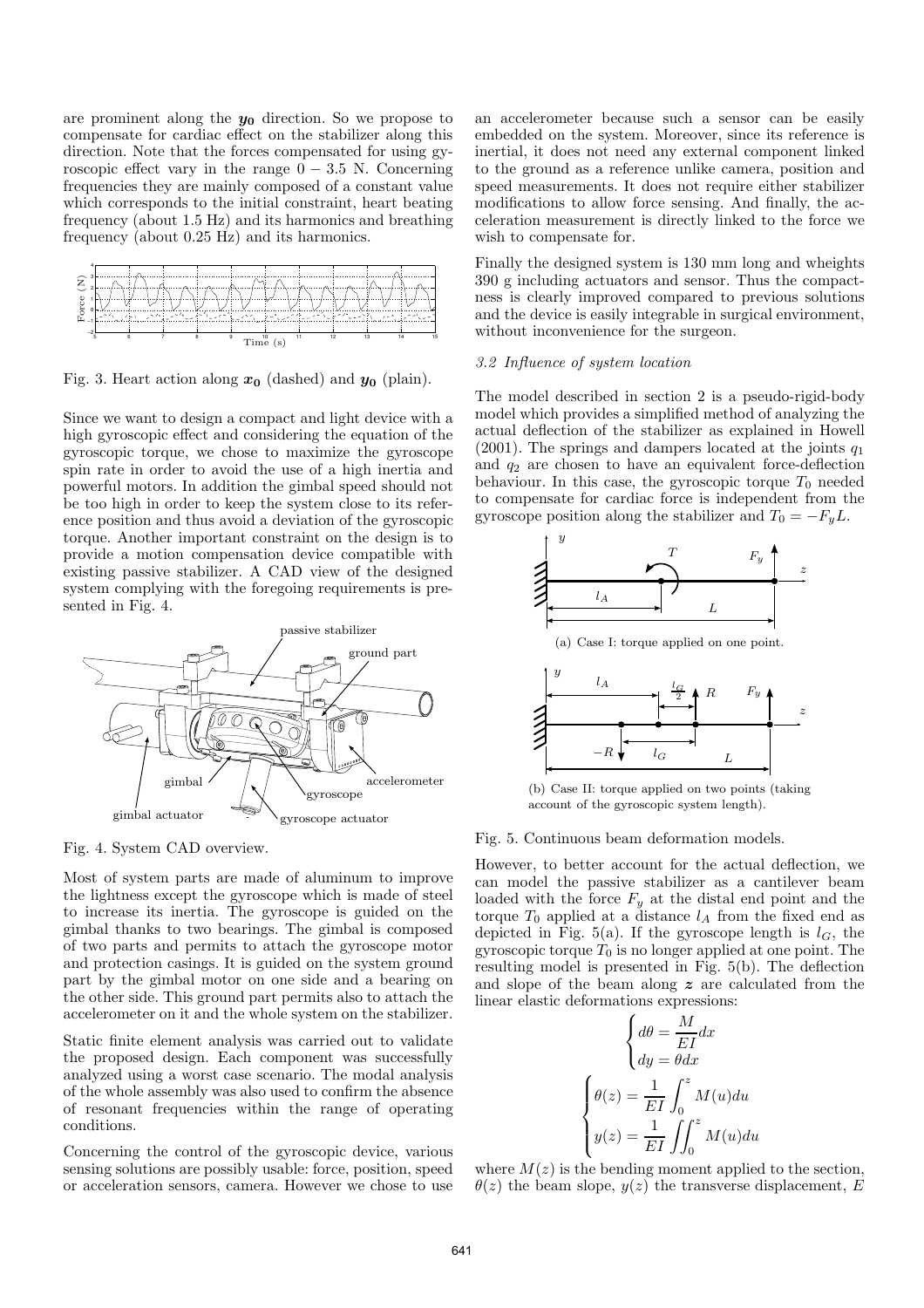the Young's modulus and I the second moment of area with respect to  $x$ . To obtain the displacement compensation at the distal point, the acting torque  $T_0$  should be set to verify the condition  $y(L) = 0$ . The resulting expressions of  $T_0$  for both cases I and II may be written as:

$$
T_{0I} = -\frac{2L^3}{3(2L - l_A)l_A}F_y
$$
  

$$
T_{0II} = -\frac{2L^3}{3(2L - l_A)l_A - l_G^2}F_y
$$



Fig. 6. Comparison of pseudo rigid model (dotted line), case I (plain line) and case II (dashed) when compensation torque  $T_0$  is applied;  $l_G=66$  mm. Dimensions are compared to  $F_u$ 

These linear elastic deflection models also provide useful information on the rod deformed shape, the displacement of point A where the gyroscope has been fixed, the rotation of the gyroscope about the axis  $(A, x)$  and the required torque.

One can notice on Fig. 6(a) that the compensation torques of continuous models decrease when  $l_A$  increases, and become smaller than the one from pseudo rigid model for  $l_A > 0.13$  m. So it is advantageous to position the system the closest to the distal end.

Since the gyroscopic device is the heaviest part of the system, its displacement and rotation, even if they are small, may induce dynamic excitation of the structure and consequently vibrations. So they should be minimized. From the curves in Fig.  $6(b)$  and  $6(c)$  we can define the minimal displacement for  $l_A = 0.18$  m and the minimal rotation for  $l_A = 0.19$  m.

Thus minimizing the torque is incompatible with minimizing the movement so a compromise between the both have to be reached. Based on the previous results, positioning the system in the range  $l_A = [0.15; 0.2]$  m is acceptable. Since the system displacement and rotation are very small we chose to favor a greater torque and we used in the sequel  $l_A=0.2$  m. The corresponding rod deformed shape is depicted in Fig. 6(d).

In addition, since the results for cases I and II are similar, we can assess the system length  $l_G$  has no significant influence over the previous dimensions.

### 4. CONTROL DESIGN AND SIMULATIONS

## *4.1 Control Issue*

The aim is to control the gimbal in order to stabilize the beam position  $y$  using the acceleration  $\ddot{y}$  given by the accelerometer attached to the system. As can be seen in (5), the torque provided by the gyroscope is proportional to  $\dot{q}_3$  and  $c_3$  since  $\Omega$  and  $B_4$  are constant. So it can be controlled using the gimbal speed as an input. Since the gimbal position is available, we consider in the sequel that the nonlinear  $c_3$  term is compensated for by dividing the control signal before applying it as a reference to  $\dot{q}_3$ . Therefore, the dynamic equation relative to the parameter  $q_1$  along the **y** axis may be written as:  $J\ddot{q}_1 + f\dot{q}_1 + kq_1 =$  $-k_u\dot{q}_3 - LF_y$  with  $k_u = -B_4 \Omega$  and  $J = J_2 + m_4 (l_A^2 + l_B^2)$ . For simplicity, let  $d = LF_y$  be the perturbing torque exerted by the heart. The global control structure is those depicted in Fig. 7 where the transfer function  $H(s)$  is given by:



Fig. 7. System structure with dynamic feedback.

The main goal of the control strategy is to reject the effects of the heart beat on the stabilizer movement, i.e. to have the gain of the transfer  $T_{yd}$  from heart excitation to position as low as possible within a given bandwidth corresponding to the heart beating frequencies (from 1 Hz to 10 Hz).

The second goal is to keep the position  $q_3$  of the gimbal into interval  $[-q_{3_{\text{max}}}$ ;  $q_{3_{\text{max}}}$ . Indeed, the gyroscopic torque direction depends from the gimbal angle and would induce for  $|q_3| > \frac{\pi}{4}$  a lower effect on the desired direction than the disturbance on the other direction, i.e.  $y$  and  $x$ respectively. This problem can be solved by insuring that the transfer  $T_{q3d}$  from perturbation to gimbal position is finite in low frequency or even low-cut thus avoiding an angle drift.

Notice that the two aims are conflicting as the perturbation rejection requires the use of the control input. Therefore, it is necessary to meet a trade-off between perturbation rejection in the high frequency and free movement in the low frequency.

#### *4.2 Static State Feedback versus Dynamic Output Feedback*

In this part speed  $\dot{y}$  and position  $y$  are obtained from the acceleration measurement  $\ddot{y}$  given by the accelerometer. On an experimental system this measurement would be subject to noise and filtered integration or Kalman filtering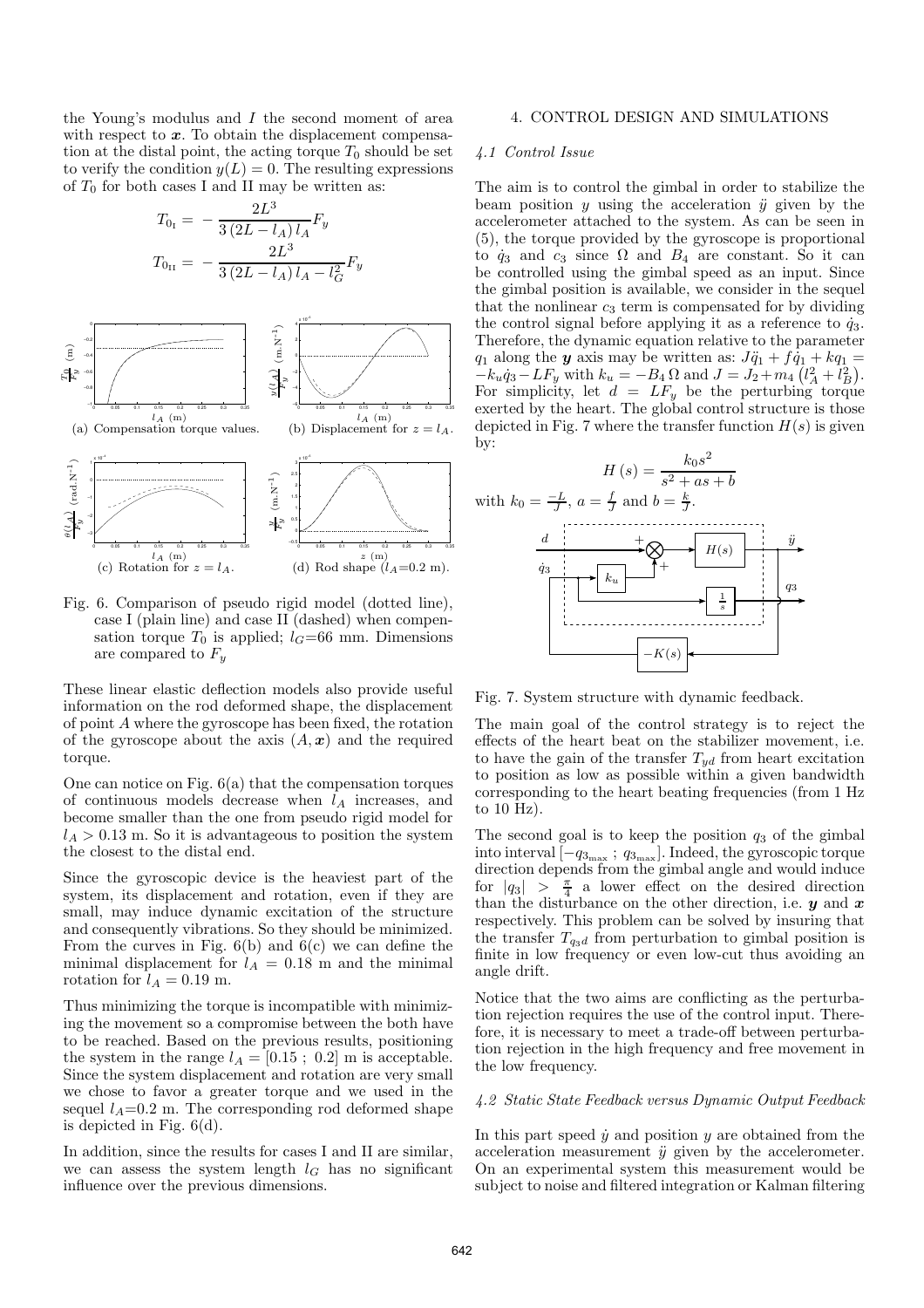would be necessary to obtain speed and position estimation without any drift. For simulation purpose we assume in the sequel the estimations of  $\dot{y}$  and  $y$  are available.

Let us first consider a static state feedback (SSF)  $\dot{q}_3$  =  $-k_1y - k_2y$ . This control law can be seen as a dynamic output feedback (DOF) law  $\dot{q}_3(s) = -K(s) \ddot{y}(s)$  where  $K(s) = \frac{k_2 s + k_1}{s^2}$ . With this controller, the transfer function from perturbation to gimbal position is given by:

$$
T_{q_3d}(s) = \frac{-k_0 (k_2 s + k_1)}{s^3 + p_1 s^2 + p_2 s} \tag{7}
$$

with  $p_1 = k_u k_0 k_2 + a$  and  $p_2 = k_u k_0 k_1 + b$ . This transfer has infinite gain in the low frequencies and cannot be used because it would imply a drift of the gimbal angle  $q_3$ .

This issue can be solved by including in the control a term depending on  $q_3$ , leading to the control:

$$
\dot{q}_3 = -k_1 y - k_2 \dot{y} - k_3 q_3 \tag{8}
$$

Neglecting the initial condition on  $q_3$ , one can write  $q_3 = \frac{\dot{q}_3}{s}$ . Therefore the DOF is  $K(s) = \frac{k_2 s + k_1}{s(s+k_3)}$  and the transfer function from perturbation to gimbal angle becomes:

$$
T_{q_3d}(s) = \frac{-k_0 (k_2s + k_1)}{s^3 + p_3s^2 + p_4s + k_3b}
$$
(9)

with  $p_3 = k_u k_0 k_2 + k_3 + a$  and  $p_4 = k_u k_0 k_1 + k_3 a + b$ . Here the gain in low frequency is finite.

A low-pass rejection behavior can be implemented by including the integral of the position :

$$
\dot{q}_3 = -k_1 y - k_2 \dot{y} - k_3 q_3 - k_4 I_{q_3} \tag{10}
$$

where  $I_{q_3} = \int_0^t q_3(\tau) d\tau$ . This structure allows zero mean for  $q_3$  in periodic mode even if d has a continuous component.

Notice that the two shapes (SSF and DOF) of the controller are not completely equivalent even if they have the same transfer functions. Indeed, the second form is insensitive to the initial value of  $q_3$  and cannot force  $q_3$ to remain close to zero. Therefore, the first form, i.e. the SSF, must be implemented.

More generally speaking, if a DOF controller is determined under the following form:

$$
K(s) = \frac{b_m s^m + \dots + b_0}{s^n + a_{n-1} s^{n-1} + \dots + a_0} \tag{11}
$$

it must be implemented as a SSF including the integrals of the measurements:

$$
u = -a_{n-1}I_{q_3}^0 - \dots - a_0I_{q_3}^{n-1} + b_mI_{ij}^{n-m} + \dots + b_oI_{ij}^n
$$
 (12)

where  $I_{q_3}^k$  denotes the  $k^{\text{th}}$  integral of  $q_3$ .

## *4.3 Tunning of Linear Quadratic Regulator*

We proposed a state representation of the system based on equation (5) and which can be written in the following way:

$$
\dot{X} = \begin{bmatrix} 0 & 1 & 0 & 0 & 0 \\ -k & -f & 0 & 0 & k_u \\ \overline{J} & \overline{J} & 0 & 0 & \overline{J} \\ 0 & 0 & 0 & 0 & 1 \\ 0 & 0 & 1 & 0 & 0 \end{bmatrix} \begin{bmatrix} X \\ U \end{bmatrix}
$$

with  $X = [y \dot{y} q_3 I_{q_3}]^T$  the state vector and  $U = \dot{q}_3$ .

We used for SSF determination a linear quadratic regulator (LQR) synthesis which minimizes the following cost function:

$$
\int_0^\infty \left( X^T Q X + U^T R U \right) dt
$$

where  $R$  is set as the identity matrix and weightings are set as  $Q = \text{diag}([w_1 \ w_2 \ w_3 \ w_4])$ . Thus penalties can be set for each state independently. The given solution is a state feedback  $U = -KX$  where  $K = -R^{-1}B^{T}P$  with P the solution of the Ricatti equation:

$$
PA + ATP - PBR-1BTP + Q = 0
$$

In order to compute an optimal set of weightings  $w_i =$  $10^{e_i}$ , we used a stochastic genetic-like algorithm based on gaussian adaptation. The goal is to minimize the RMS amplitude of  $y$  for frequencies higher than 0.5 Hz as performance criterion and to respect the constraint  $|q_3(t)|$  < 45°. Let write  $e^j(k) = [e_1^j(k) \cdots e_n^j(k)]$  where  $e_i^j(k)$  is the *i*<sup>th</sup> feature of the *j*<sup>th</sup> individual  $e^j(k)$  of the  $k<sup>th</sup>$  generation and n the number of weightings.

- (1) For initialization a population of p individuals  $e^{j}(0)$ is generated randomly.
- (2) Simulation is processed for each individual  $e^{j}(k)$ . Based on the obtained results the individuals which do not respect the constraint are eliminated and the ones presenting a better performance criterion than the mean are selected.
- (3) The mean value  $\boldsymbol{m}(k)$  and standard deviation  $\boldsymbol{\sigma}(k)$ of the selected subpopulation are computed and a new generation  $(k + 1)$  of p individuals is generated randomly following the normal distribution  $\mathcal{N}(\boldsymbol{m}(k),\boldsymbol{\sigma}(k)^2).$
- (4) The steps (2) and (3) are performed iteratively until  $\sigma(k)$  is considered to be small compared to  $m(k)$ , which guarantees the convergence.

## *4.4 Simulation and results*

The proposed control method was implemented in simulation using the gyroscopic system model with dimensions corresponding to the mechanical design described before. The gimbal actuator dynamics and torque limits are included and the gyroscope speed was set to 50, 000 rpm which fits actuator specifications. The states weighting were tuned using the iterative algorithm described before with  $p = 50$  and is close to an optimum:  $Q =$ diag  $([5.84 \cdot 10^9; 6; 5.6 \cdot 10^{-5}; 18.2])$ . The results of simulations performed with these parameters are reported in Fig. 8.

To limit transient effects which produce a temporary large gimbal drift the regulation is gradually activated with a slope from 2 to 7 s.

Fig.  $8(a)$  shows a comparison of the y displacement with and without regulation. One can notice that the displacement amplitude is effectively reduced for frequencies higher than 1 Hz. This is confirmed by the frequency decomposition diagram (Fig. 8(b)). The RMS amplitude for these frequencies is divided by 4. The speed results in Fig. 8(c) shows a high damping and the RMS amplitude of  $\dot{y}$  is divided by 7.